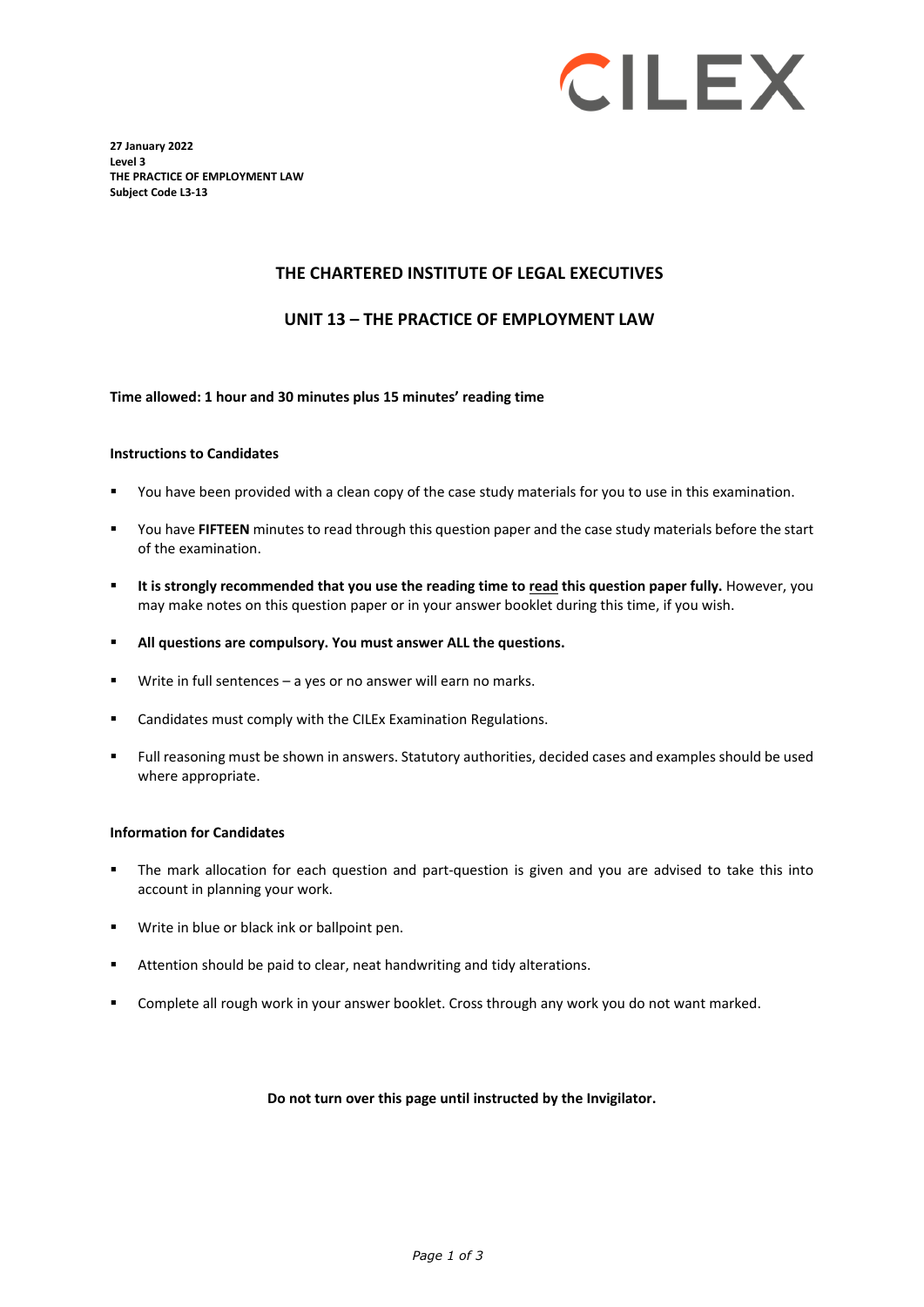#### *Page 2 of 3*

**Question 1**

Reference: Question relates to **Documents 1 and 2** of the case study materials.

(a) Explain the potential funding options available to Edward, should he be made redundant and wish to pursue the matter.

### *(5 marks)*

(b) Explain the steps that Corton Industry should have taken in respect of consultation and the provision of information.

## *(6 marks)*

(c) Calculate the redundancy payment Edward would receive, on the assumption that the redundancy is fair, indicating how the amount is achieved.

*(6 marks)*

*(Total: 17 marks)*

## **Question 2**

Reference: Question relates to **Documents 1 and 3** of the case study materials.

- (a) Explain Phoebe's rights to maternity pay.
- (b) Identify the relevant protected characteristic and explain how it applies in Phoebe's case.

*(6 marks)*

The matter proceeds to the Employment Tribunal. Due to the nature of the claim, there will be a preliminary hearing.

(c) Explain what actions the Employment Tribunal can take at the preliminary hearing.

*(6 marks)*

Phoebe is successful in her claim.

(d) Identify the potential remedies available to her against Time to Dine Ltd.

*(4 marks)*

*(Total: 20 marks)*

*(4 marks)*